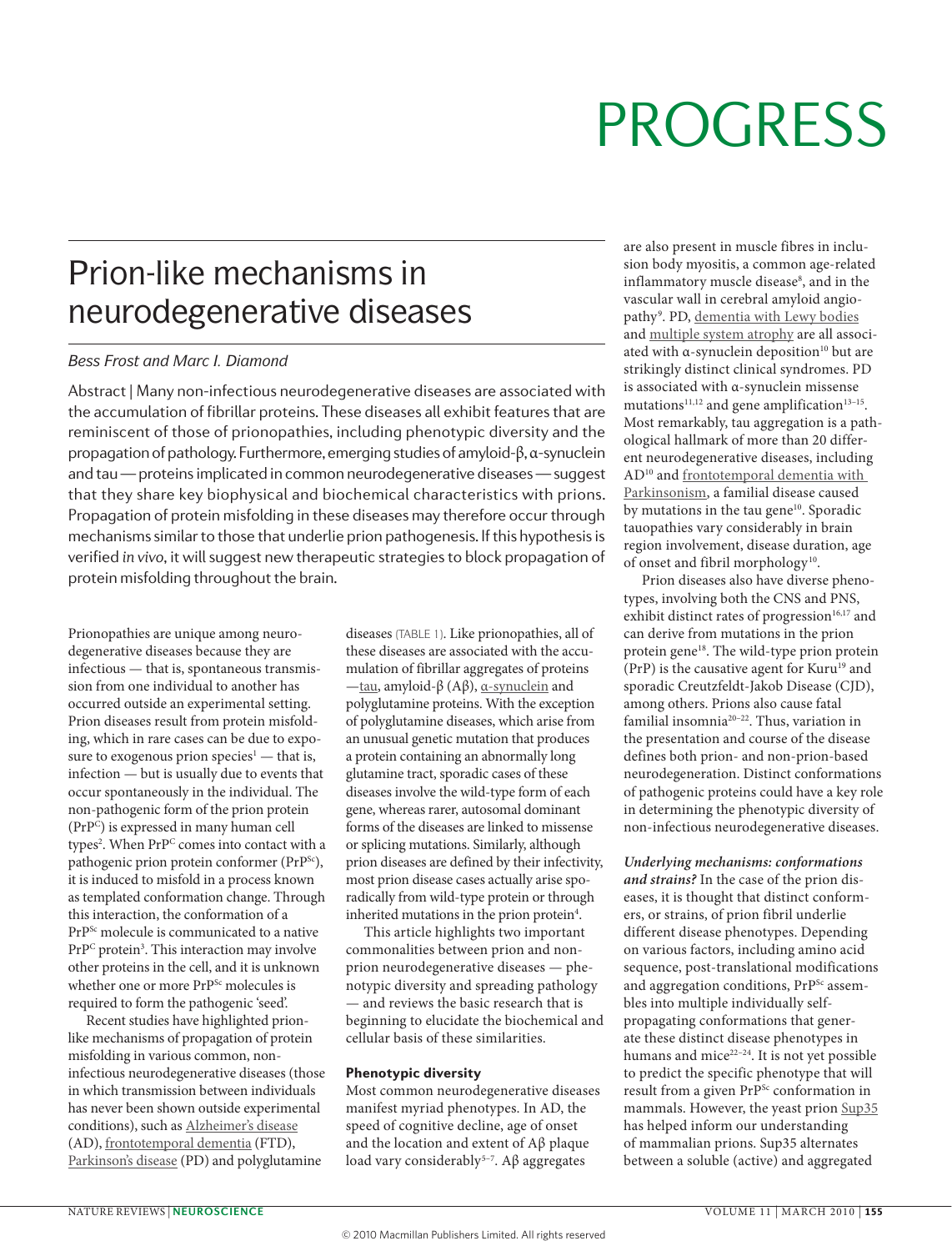### **PROGRESS**

(inactive) state. The aggregation state of Sup35 is transmitted in a heritable, epigenetic fashion from parent to daughter yeast cell. The rate of growth and fibril fragility determine the efficiency with which protein aggregates are passed from mother to daughter cells<sup>25</sup>, and these biochemical features have been directly linked to fibril structure<sup>26</sup>. This level of structural detail is not yet available for PrP<sup>Sc</sup>; however, recent work in mouse models indicates that unique prion strains correlate with the sensitivity of the associated fibrils to *in vitro* denaturation<sup>24</sup>.

To what extent can conformational diversity explain the diverse phenotypes of the non-infectious neurodegenerative diseases? The conformational diversity of various amyloid proteins is now widely recognized. For example, tau fibrils can exist in several distinct structures that are stable over serial seeding reactions<sup>27</sup>. Wild-type, ΔK280 and P301L;v337M doublemutant fibrils are conformationally distinct when prepared *in vitro*. When mutant tau seeds are used to induce fibrillization of wildtype monomer, the resulting fibrils closely resemble the conformation of the mutant seed and are distinct from the wild-type fibril conformation<sup>27</sup>.

Distinct, self-propagating fibril structures have also been documented for Aβ28 and  $\alpha$ -synuclein<sup>29</sup>, putting these proteins in the same biochemical class as prions. even the growth conditions of *in vitro*  Aβ fibrillization reactions have been shown to specify the conformation of the resultant fibrils<sup>28</sup>. Aβ fibrils assume one of two distinct conformations, depending on whether the reactions are gently agitated. When incubated with fresh Aβ monomer, each fibril type faithfully propagates the original conformation over successive seeding reactions. The two Aβ

fibril conformations have distinct toxicities when added to primary neurons<sup>28</sup>. Although intriguing, this artificial readout of fibril toxicity is of unknown significance in relation to the diversity of human disease, and thus at this stage one can only speculate as to the effect of distinct Aβ conformers on AD phenotypes *in vivo*.

α-Synuclein proteins also exhibit fibrillar conformational diversity, as missense mutations that are responsible for dominantly inherited synucleinopathy produce fibrils that are conformationally distinct from wild-type fibrils<sup>29,30</sup>. In vitro studies indicate that mutant fibrils can transmit their conformation to wild-type protein, driving it into a new conformation that resembles the original mutant seed<sup>29</sup>. Again, however, there is as yet no evidence that distinct synuclein structures underlie the various synucleinopathy phenotypes.

Taken together, these *in vitro* studies indicate that tau,  $A\beta$  and  $\alpha$ -synuclein are all capable of the type of templated conformation change that was first described for prions. Like prions, these proteins also form distinct conformers *in vivo* that could cause variation in regional pathology and disease progression. Extrapolating from fundamental research in prion biology, which indicates that factors such as chaperones can modify prion amplification rates, formation of these distinct conformers could be influenced by specific protein interactions or post-translational modifications. These extragenic effects might manifest as genetic modifiers of pathogenesis, just as the presenilins increase AD risk by augmenting production of Aβ. Additionally, aggregates could produce unique patterns of disease through conformation-specific interactions with other cellular factors, which likewise might appear as genetic modifiers. The relative

ease with which it is possible to generate distinct protein fibril conformers *in vitro* indicates that there might be even more pathological syndromes than those of which we are currently aware. However, until distinct mammalian pathologies are clearly linked to discrete protein conformations, or genetic modifiers in humans are directly associated with the production of unique fibril conformations, it will be unclear whether prion-like conformational diversity of pathological proteins accounts for phenotypic variation in the common neurodegenerative diseases.

#### Spreading pathology

Neurodegenerative diseases begin with dysfunction in a discrete region, whereas at later stages they typically involve much larger areas of the brain. Pathology often occurs in particular neural networks and progresses in a predictable manner. For example, the *trans*-entorhinal region is the first area to show signs of deterioration and tau pathology in AD. Glutamatergic cells in this region project into the entorhinal cortex, which is the next area to degenerate. Lesions of the hippocampus, amygdala and neocortex follow<sup>31</sup>. Recent studies of patients with and without dementia using functional imaging have corroborated these pathological studies and have shown that degeneration in distinct neurodegenerative diseases such as AD, corticobasal ganglionic degeneration and FTD follow normal patterns of intrinsic neuronal connectivity<sup>32</sup>. PD is well known to begin with motor symptoms that are largely caused by the degeneration of dopaminergic neurons in the substantia nigra; however, a substantial fraction of patients go on to develop dementia, implying that additional brain regions are involved<sup>33</sup>. Likewise, in amyotrophic

| Table 1   Common features of mammalian proteins associated with neurodegenerative diseases |                                     |                                                                                                                                              |                                                                                                                                                                             |
|--------------------------------------------------------------------------------------------|-------------------------------------|----------------------------------------------------------------------------------------------------------------------------------------------|-----------------------------------------------------------------------------------------------------------------------------------------------------------------------------|
| Protein                                                                                    | <b>Conformational</b><br>diversity? | Trans-cellular aggregate movement in<br>culture?                                                                                             | Aggregate propagation in vivo?                                                                                                                                              |
| Prion protein (PrP)                                                                        | $Y_{\mathsf{PS}}^{21,22}$           | $Y_{\mathsf{P}}^{39-41}$                                                                                                                     | Yes <sup>4</sup>                                                                                                                                                            |
| Amyloid- $\beta$                                                                           | Yes <sup>28</sup>                   | Extracellular aggregates are taken up by cells <sup>39</sup>                                                                                 | Yes: inoculation of brain triggers further aggregation <sup>52</sup>                                                                                                        |
| Tau                                                                                        | Yes <sup>27</sup>                   | Extracellular aggregates are taken up by cells and<br>transfer of intracellular aggregates occurs <sup>49</sup>                              | Yes: extracellular inoculation with aggregates<br>triggers uptake of aggregates and induces further<br>intracellular tau misfolding <sup>53</sup>                           |
| $\alpha$ -Synuclein                                                                        | Yes <sup>29</sup>                   | Protein is released by cells and taken up by<br>co-cultured cells <sup>46</sup>                                                              | Possibly: in humans, transplanted cells develop Lewy<br>bodies <sup>43-45</sup> ; transplanted cells in mice take up protein<br>from host and form inclusions <sup>46</sup> |
| Polyglutamine                                                                              | $Yes^{60}$                          | Aggregates are taken up by cultured cells and<br>trigger misfolding of wild-type protein; aggregates<br>can move between cells <sup>50</sup> | Not demonstrated                                                                                                                                                            |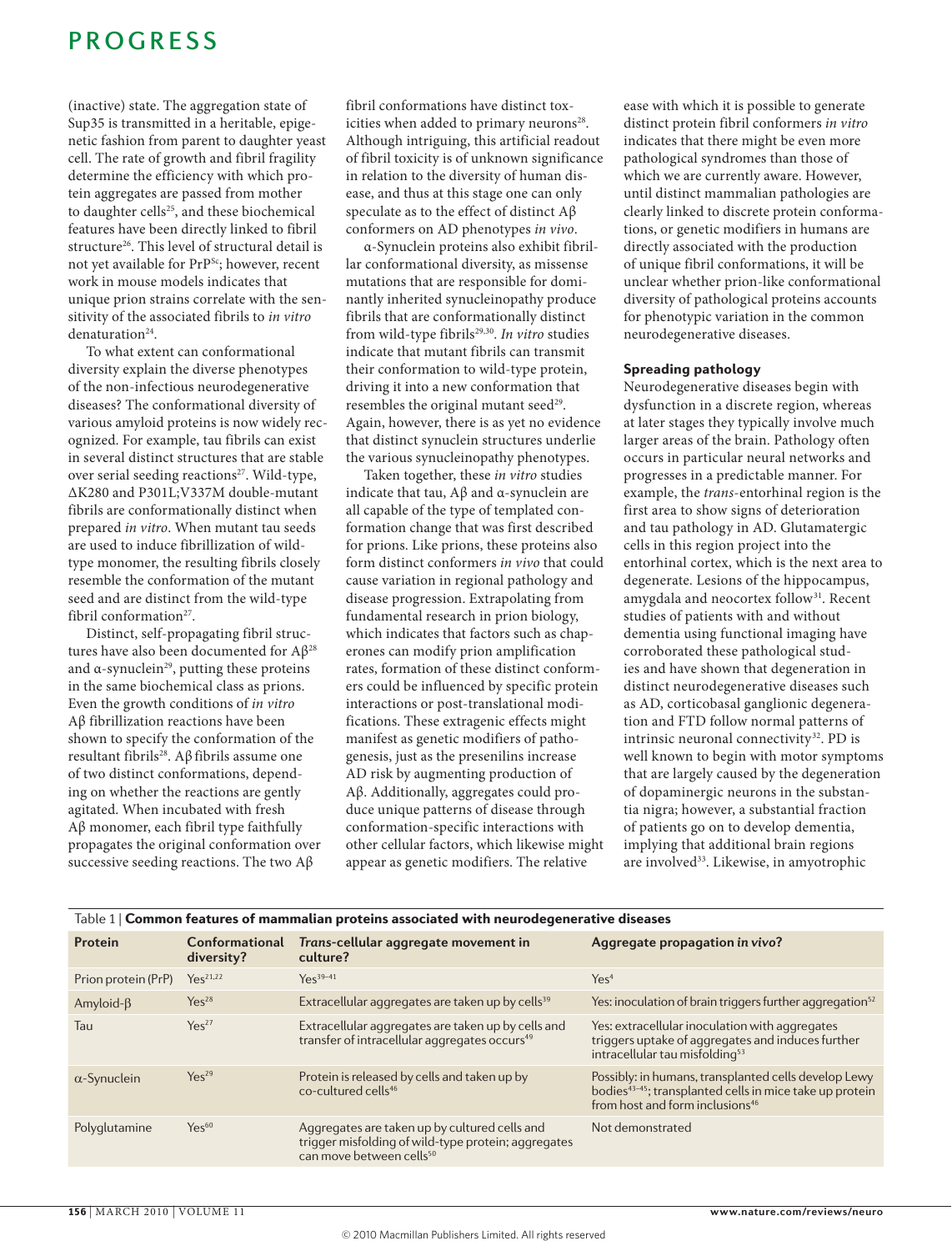lateral sclerosis, the progression of symptoms locally in the spinal cord and the combined degeneration of upper and lower motor neurons is well known<sup>34</sup>. Taken together, these observations suggest a pathogenic link between one affected cell and its neighbour. However, there is not yet clear experimental evidence that this progression of non-prion neurodegenerative diseases results from the 'spread' of disease from one area to another.

Prionopathies begin with a tiny inoculum, such as a contaminated surgical device or transplanted tissue, or the spontaneous accumulation of PrP<sup>Sc</sup> in a single cell or group of cells. Ultimately, however, pathology involves a large area of the nervous system<sup>35</sup>. Evidence suggests that PrP<sup>Sc</sup> propagates through neuronal networks. In hamsters, orally derived PrP<sup>Sc</sup> seems to spread along the vagus nerve to the medulla, pons, midbrain, cerebellum and thalamus via neuroanatomical pathways<sup>36</sup>. Furthermore, two studies have observed that PrP<sup>Sc</sup> injected into the eye travels along defined neuroanatomical connections to reach larger brain regions<sup>37,38</sup>.

*Underlying mechanisms: cell-to-cell transmission?* The propagation of PrP misfolding between cells follows a model in which PrPSc travels from an infected cell to a naive cell, whereupon it encounters PrPC and converts it to PrPSc (REf. 38). These features of prion disease suggest that PrP<sup>Sc</sup> may gain access to a connected neuron by traversing the synapse, or that PrP<sup>Sc</sup> released into the extracellular space may be taken up by nearby cells. Cell culture studies support these hypotheses. Cultured primary mouse neurons spontaneously take up fibrillar PrP, which localizes to late endosomes and/or lysosomes<sup>39</sup>. PrP aggregates may transfer between cultured cells through exosomes $40$  or tunneling nanotubes $41$ , which are putative cytoplasmic connections between mammalian cells<sup>42</sup>. Determining whether these events underlie the spread of prion pathology *in vivo* will require more mechanistic studies involving targeted disruption of these processes.

It is unknown whether non-prion protein aggregates move between cells in humans. Pathological studies of patients with PD who underwent fetal transplant surgery are provocative but not conclusive. In these reports, engrafted mesencephalic dopaminergic neurons developed ubiquitin- and α-synuclein-positive Lewy bodies, many of which were indistinguishable from lesions in the diseased host $43-45$ . Recent

studies in mice have essentially replicated the work in patients: synuclein-negative cells were transplanted into a human synuclein-transgenic mouse, where they developed Lewy bodies<sup>46</sup>. This investigation clearly indicates that synuclein is capable of *trans-cellular* movement *in vivo*, and has obvious implications for the potential of aggregated protein to spread pathology from cell to cell in humans.

Whether aggregates can transfer directly between cells *in vivo* is unknown, but cell culture studies suggest this is possible. For example, aggregates comprised of  $A\beta$ , α-synuclein, tau and polyglutamine proteins are readily internalized by cultured cells<sup>39,46–50</sup>. In the case of polyglutamine proteins, the uptake of an aggregate causes the wild-type (unexpanded) form of the protein expressed in the cell to misfold<sup>50</sup>. Similarly, internalized tau aggregates seem to interact directly with normally folded tau and trigger its fibrillization<sup>49</sup>. Intracellular tau aggregates can also transfer between co-cultured cells<sup>49</sup>. Thus, tau and polyglutamine proteins, like prions, can 'transmit' a misfolded state from the outside of a cell to the inside. This idea is supported by the observation that the yeast prion, Sup35, can accomplish *trans-cellular propagation of aggregates* when expressed in mammalian cells<sup>51</sup>. Although the results of these experiments are intriguing, a clearer interpretation will require the definition of basic mechanisms of uptake and cell–cell transfer, as well as the demonstration that this influences propagation of pathology *in vivo*.

Intracerebral injection of human or mouse AD brain material can initiate Aβ pathology in transgenic mice<sup>52</sup>. It has also been observed recently that microinjections of brain extracts from transgenic mice expressing mutant human tau protein induce misfolding of endogenous tau in recipient mice. It was suggested that the induced tau misfolding propagated beyond the site of injection. Indeed, tau protein must be present in the injected material for this effect to manifest, which hints at a 'prion-like' mechanism<sup>53</sup>, although it is hard to rule out diffusion of the injected material accounting for the apparent propagation of endogenous tau misfolding. Although sporadic neurodegenerative diseases do not derive from injected brain extracts, these studies indicate that misfolding can somehow be communicated from the extracellular to the intracellular space, as was previously observed with tau in tissue culture<sup>49</sup>. It has not yet been

demonstrated *in vivo* that a misfolded protein in one cell can directly trigger misfolding in a connected cell, which would more explicitly test the idea that AD, tauopathy or synucleinopathies involve prion-like mechanisms. In addition it should be emphasized that there is no evidence that these disorders have ever been transmitted between individuals as bona fide prionopathies.

#### Distinctions between diseases

Crucial distinctions remain between the prionopathies and common neurodegenerative diseases. Most importantly, there is no evidence, despite decades of study, of true, spontaneous infectivity for any sporadic disease such as AD, FTD or PD. The biophysical properties that allow a protein that has been eaten, passed through the digestive system and absorbed to replicate in the host and make its way to the brain clearly set prion proteins apart from any other known amyloid protein associated with neurodegenerative disease. However, serum amyloidosis A (SAA) has been studied as another potentially infectious amyloid disease<sup>54</sup>. It is caused by misfolding of the serum amyloid A protein<sup>55</sup> and although not associated with neurodegeneration has many features similar to prionopathies, including an oral route of transmission<sup>56</sup>.

Most prionopathies exhibit relatively rapid progression in the CNS, with sCJD averaging 4–6 months from symptom onset to death<sup>57</sup>, whereas common neurodegenerative diseases generally progress over many years. Furthermore, PrP is a transmembrane protein, which could in theory more easily allow *trans-cellular* propagation, whereas tau and synuclein normally function within the cell. Thus, it is more difficult to understand how they could accomplish *trans*-cellular movement.

#### A common model of propagation?

Even taking into account these distinctions, increasing experimental evidence is now indicating that the basic cellular mechanisms of *trans*-cellular prion propagation may be applicable to a wide range of protein pathologies. In this model (FIG. 1), fibrillar protein seeds from adjacent or synaptically connected cells may be taken up to induce the aggregation of otherwise normally structured protein. The propensity for this to occur could be influenced by splice isoforms and post-translational modifications of the proteins involved. This model could explain both the phenotypic diversity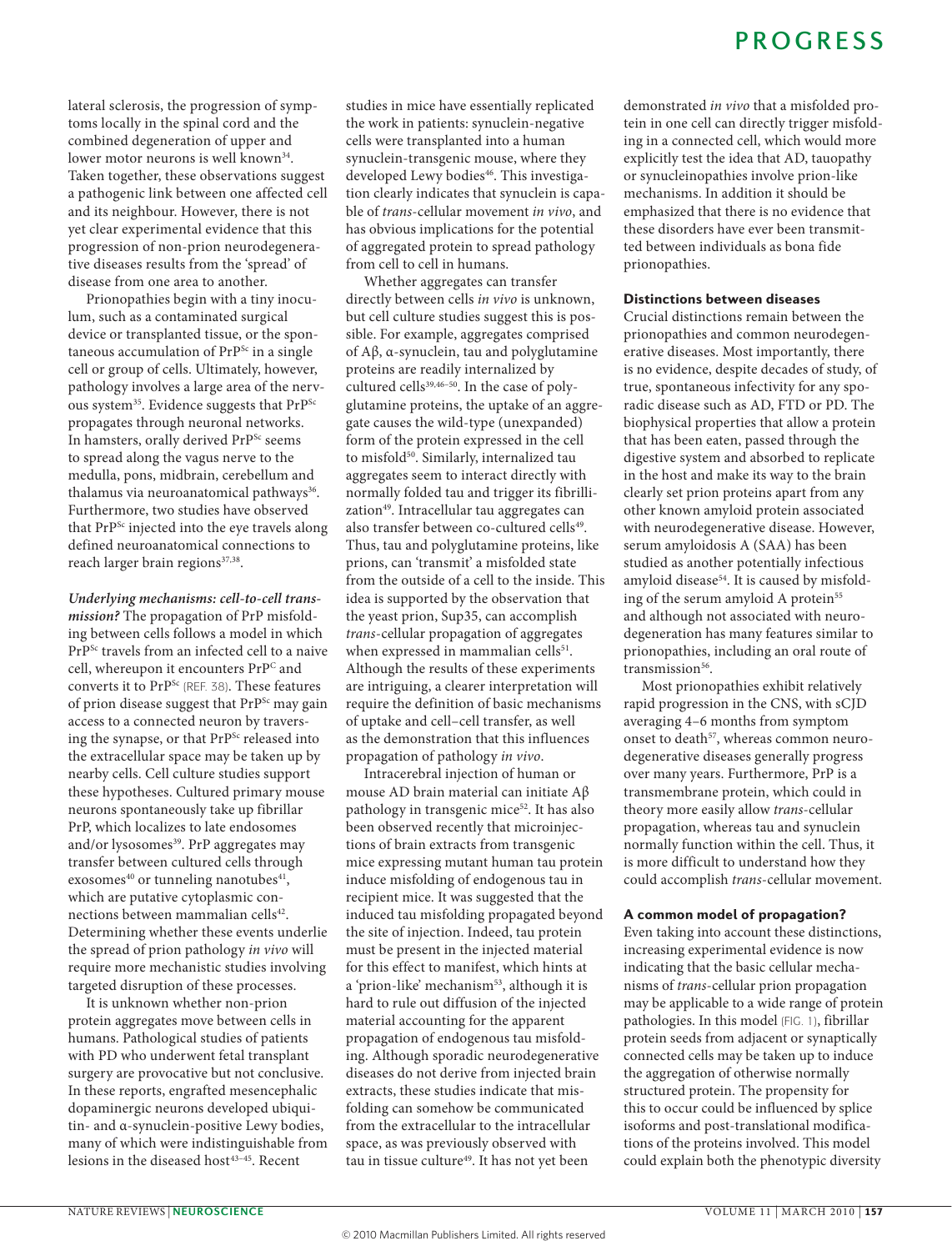## **PROGRESS**

observed in sporadic neurodegenerative disease, in which a single protein underlies various conditions, and the inexorable spread of pathology, in which aggregates can move between cells to propagate misfolding. It can also explain the involvement of neuronal networks in neurodegeneration. If these ideas are fully validated in animal models, they will suggest an important new conceptual framework with which to consider the pathogenesis of an enormous range of neurodegenerative diseases.

#### Implications for treatment

If non-infectious neurodegenerative diseases and prionopathies have similar mechanisms of progression, this will have important therapeutic implications. Current therapies for neurodegenerative diseases generally target nonspecific mechanisms to prevent cell death and promote neuron survival, or focus on disease-specific events that govern the stability and clearance of target proteins inside and outside cells. If protein misfolding in one cell can trigger similar events in a neighbour, then new therapeutic strategies based on halting non-cellautonomous effects will be required. For example, stem cell therapies may have limited utility unless it is possible to render the transplanted cells resistant to the effects of misfolded protein from the host. Conversely, new approaches based on

antibody therapies may have much wider application than previously realized, as so far the main focus as been on extracellular Aβ. Indeed, vaccination of mice in experimental models of tauopathy and synucleinopathy (which involve intracellular proteins) has been reported to ameliorate pathology58,59. Finally, as mechanisms of aggregate uptake and cell-to-cell transmission are determined, it may be possible to design new pharmacological interventions that block disease progression (fIG. 2).

#### Conclusions

various neurodegenerative diseaseassociated proteins exhibit templated conformational change, which might underlie certain aspects of the phenotypic diversity of these diseases. Given the clear predictions of this model, future studies should be able to explicitly test this idea. The phenomenon of cell–cell transfer of protein aggregates is now well established in cell culture and mouse models in addition to those based on PrP pathogenesis will allow us to test whether other disease-related proteins can trigger a true propagation of misfolding in the manner of prions — that is, will aggregated species released from one cell and taken up by another lead to further aggregation of natively folded species in the recipient cell, and so on? The cellular mechanisms of aggregate release and uptake remain to be elucidated, and







If *trans-cellular propagation of protein misfolding* Figure 2 | **New therapeutic approaches.**  occurs, new strategies could supplement existing approaches to promote cell survival and block intracellular accumulation of misfolded species. As the cellular mechanisms of aggregate release and uptake are delineated, it may be possible to inhibit these events pharmacologically or genetically. Antibody-based therapies might also be expanded to target protein aggregates that are generated inside a cell and released into the extracellular space.

whether the same mechanisms apply to all aggregation-prone proteins will need to be determined. Similarly, the true range of these phenomena in other neurodegenerative diseases associated with protein misfolding is unknown. For example, will TAR DNA-binding protein 43 or superoxide dismutase 1, both of which are associated with amyotrophic lateral sclerosis, also exhibit such cell-to-cell transfer? It is also unknown what role glia and their proposed cellular mechanisms might have *in vivo*. Can aggregates transfer across synapses, and can this account for the propagation of pathology along neural networks? As the current studies and existing knowledge of prion pathogenesis are extended and augmented by new findings, a new unifying model that melds cell-autonomous and non-cellautonomous mechanisms of protein misfolding in neurodegenerative diseases will be required.

*Bess Frost is at the Department of Pathology, Harvard Medical School, Room 630, 77 Avenue Louis Pasteur, Boston, Massachusetts 02115, USA.*

*Marc I. Diamond is at the Department of Neurology, Washington University School of Medicine, BOX 8111, 660 South Euclid Avenue, St. Louis, Missouri 63110, USA.*

> *Correspondence to M.I.D. e‑mail: [diamondm@neuro.wustl.edu](mailto:diamondm@neuro.wustl.edu)* doi:10.1038/nrn2786 Published online 23 December 2009

- Prusiner, S. B. Novel proteinaceous infectious particles cause scrapie. *Science* **216**, 136–144 (1982).
- 2. Caughey, B., Race, R. E. & Chesebro, B. Detection of prion protein mRNA in normal and scrapie-infected tissues and cell lines. *J. Gen. Virol.* **69**, 711–716 (1988).
- 3. Pan, K. M. *et al.* Conversion of alpha-helices into betasheets features in the formation of the scrapie prion proteins. *Proc. Natl Acad. Sci. USA* **90**, 10962–10966 (1993).